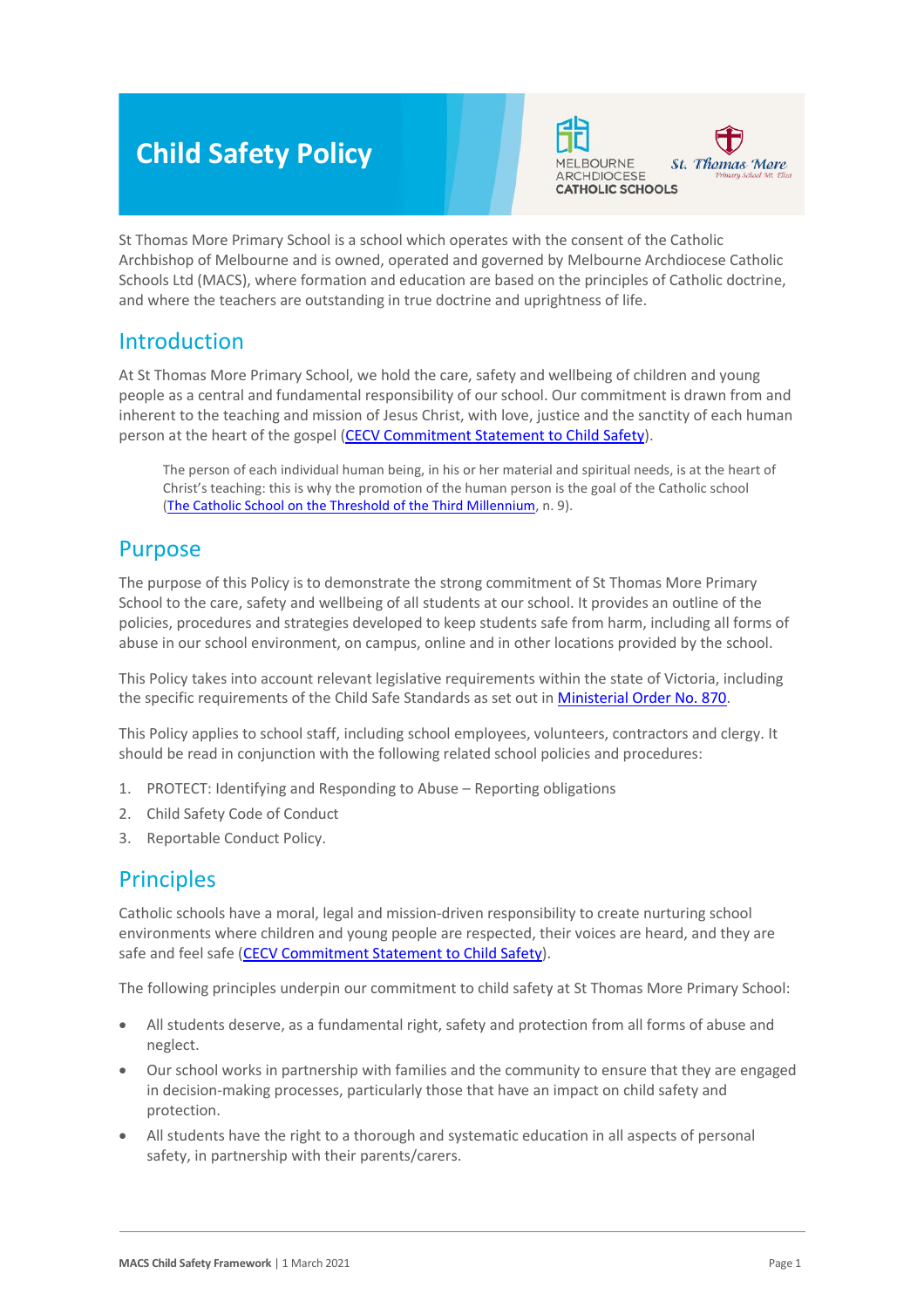- All adults in our school, including teaching and non-teaching staff, clergy, volunteers and contractors, have a responsibility to care for children and young people, to positively promote their wellbeing and to protect them from any kind of harm or abuse.
- The policies, guidelines and codes of conduct for the care, wellbeing and protection of students are based on honest, respectful and trusting relationships between adults and children and young people.
- Policies and practices demonstrate compliance with legislative requirements and cooperation with the Church, governments, the police and human services agencies.
- All persons involved in situations where harm is suspected or disclosed must be treated with sensitivity, dignity and respect.
- Staff, clergy, volunteers, contractors, parents and students should feel free to raise concerns about child safety, knowing these will be taken seriously by school leadership.
- Appropriate confidentiality will be maintained, with information being provided to those who have a right or a need to be informed, either legally or pastorally.

## **Definitions**

**Child** means a child enrolled as a student at the school.

**Child abuse** includes:

- (a) any act committed against a child involving:
	- (i) a sexual offence
	- (ii) an offence under section 49B(2) of the *Crimes Act 1958* (grooming)
- (b) the infliction, on a child, of:
	- (i) physical violence
	- (ii) serious emotional or psychological harm
- (c) serious neglect of a child [\(Ministerial Order No. 870\)](http://www.gazette.vic.gov.au/gazette/Gazettes2016/GG2016S002.pdf).

**Child safety** encompasses matters related to protecting all children from child abuse, managing the risk of child abuse, providing support to a child at risk of child abuse, and responding to incidents or allegations of child abuse [\(Ministerial Order No. 870\)](http://www.gazette.vic.gov.au/gazette/Gazettes2016/GG2016S002.pdf).

**Child neglect** includes a failure to provide the child with an adequate standard of nutrition, medical care, clothing, shelter or supervision to the extent that the health and physical development of the child is significantly impaired or placed at serious risk (PROTECT: Identifying and responding to all [forms of abuse in Victorian schools\)](http://www.cecv.catholic.edu.au/getmedia/ebe135a4-d1b3-48a0-81fe-50d4fc451bcd/Identifying-and-Responding-to-All-Forms-of-Abuse.aspx#page%3D27).

**Child physical abuse** generally consists of any non-accidental infliction of physical violence on a child by any person [\(PROTECT: Identifying and responding to all forms of abuse in Victorian schools\)](https://www.cecv.catholic.edu.au/getmedia/ebe135a4-d1b3-48a0-81fe-50d4fc451bcd/Identifying-and-Responding-to-All-Forms-of-Abuse.aspx#page%3D15).

**Child sexual abuse** is when a person uses power or authority over a child to involve them in sexual activity. It can include a wide range of sexual activity and does not always involve physical contact or force [\(PROTECT: Identifying and responding to all forms of abuse in Victorian schools\)](https://www.cecv.catholic.edu.au/getmedia/ebe135a4-d1b3-48a0-81fe-50d4fc451bcd/Identifying-and-Responding-to-All-Forms-of-Abuse.aspx#page%3D17).

**Emotional child abuse** occurs when a child is repeatedly rejected, isolated or frightened by threats, or by witnessing family violence [\(PROTECT: Identifying and responding to all forms of abuse in Victorian schools\)](https://www.cecv.catholic.edu.au/getmedia/ebe135a4-d1b3-48a0-81fe-50d4fc451bcd/Identifying-and-Responding-to-All-Forms-of-Abuse.aspx#page%3D26).

**Grooming** is when a person engages in predatory conduct to prepare a child for sexual activity at a later date. It can include communication and/or attempting to befriend or establish a relationship or other emotional connection with the child or their parent/carer (PROTECT: Identifying and responding [to all forms of abuse in Victorian schools\)](https://www.cecv.catholic.edu.au/getmedia/ebe135a4-d1b3-48a0-81fe-50d4fc451bcd/Identifying-and-Responding-to-All-Forms-of-Abuse.aspx#page%3D20).

**Mandatory reporting:** The legal requirement under the *Children, Youth and Families Act 2005* (Vic.) to protect children from harm relating to physical and sexual abuse. The Principal, registered teachers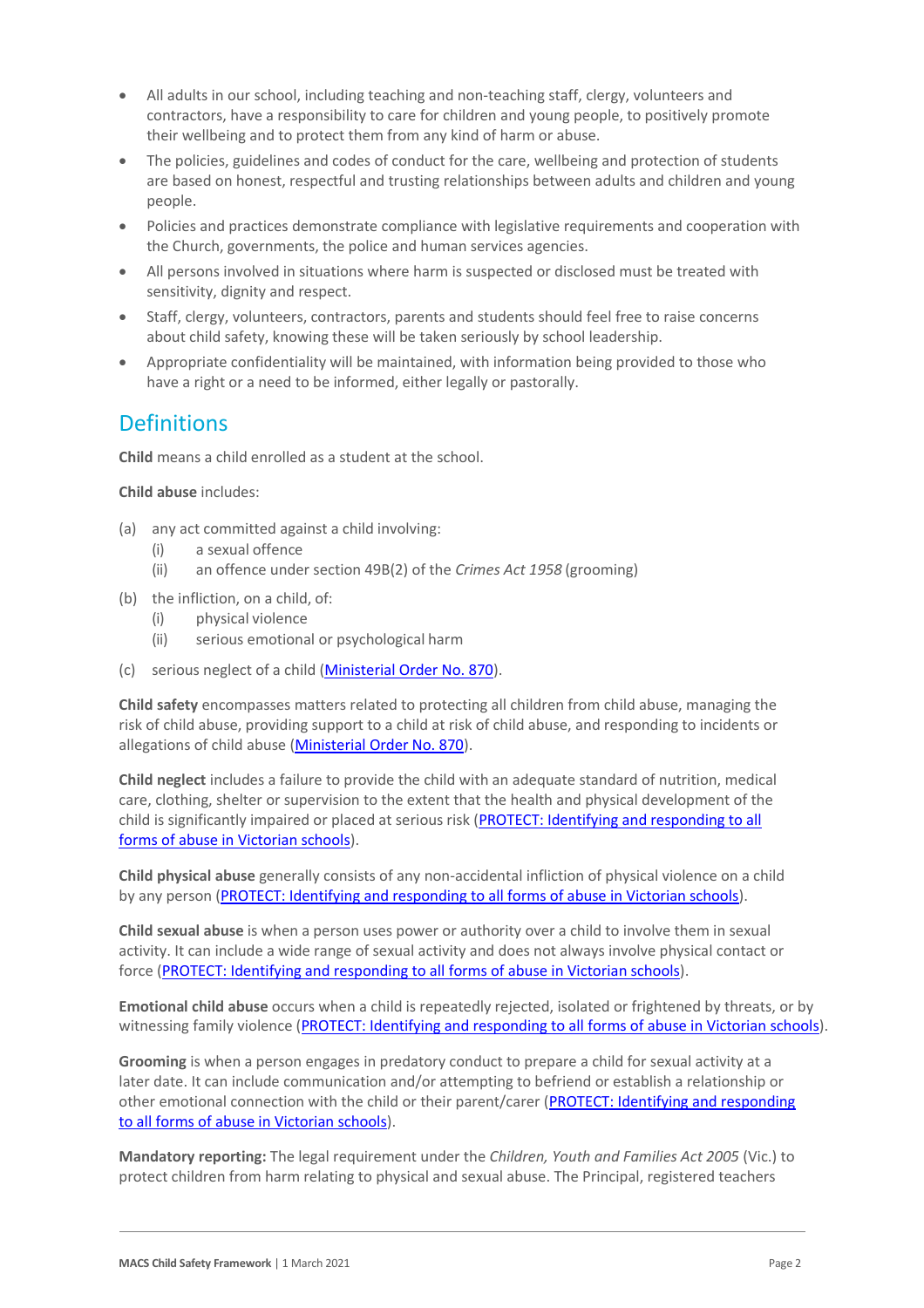and early childhood teachers, school counsellors, religious clergy, medical practitioners and nurses at a school are mandatory reporters under this Act (PROTECT: Identifying and responding to all forms of [abuse in Victorian schools\)](http://www.cecv.catholic.edu.au/getmedia/ebe135a4-d1b3-48a0-81fe-50d4fc451bcd/Identifying-and-Responding-to-All-Forms-of-Abuse.aspx#page%3D8).

**Reasonable belief:** When school staff are concerned about the safety and wellbeing of a child or young person, they must assess that concern to determine if a report should be made to the relevant agency. This process of considering all relevant information and observations is known as forming a reasonable belief. A 'reasonable belief' or a 'belief on reasonable grounds' is not the same as having proof, but is more than mere rumour or speculation. A reasonable belief is formed if a reasonable person in the same position would have formed the belief on the same grounds (PROTECT: Identifying and [responding to all forms of abuse in Victorian schools\)](http://www.cecv.catholic.edu.au/getmedia/ebe135a4-d1b3-48a0-81fe-50d4fc451bcd/Identifying-and-Responding-to-All-Forms-of-Abuse.aspx#page%3D35).

**Reportable conduct:** Five types of reportable conduct are listed in the *Child Wellbeing and Safety Act 2005* (Vic.) (as amended by the *Children Legislation Amendment (Reportable Conduct) Act 2017*). These include:

- 1. sexual offences (against, with or in the presence of a child)
- 2. sexual misconduct (against, with or in the presence of a child)
- 3. physical violence (against, with or in the presence of a child)
- 4. behaviour that is likely to cause significant emotional or psychological harm
- 5. significant neglect.

**School environment** means any physical or virtual place made available or authorised by the school governing authority for use by a child during or outside school hours, including:

- a campus of the school
- online school environments (including email and intranet systems)
- other locations provided by the school for a child's use (including, without limitation, locations used for school camps, sporting events, excursions, competitions and other events) (Ministerial [Order No. 870\)](http://www.gazette.vic.gov.au/gazette/Gazettes2016/GG2016S002.pdf).

**School staff** means an individual working in a school environment who is:

- directly engaged or employed by a school governing authority
- a volunteer or a contracted service provider (whether or not a body corporate or any other person is an intermediary)
- a minister of religion [\(Ministerial Order No. 870\)](http://www.gazette.vic.gov.au/gazette/Gazettes2016/GG2016S002.pdf).

## Policy commitments

All students enrolled at St Thomas More Primary School have the right to feel safe and be safe. The wellbeing of children in our care will always be our first priority and we do not and will not tolerate child abuse. We aim to create a child-safe and child-friendly environment where children are free to enjoy life to the full without any concern for their safety. There is particular attention paid to the most vulnerable children, including Aboriginal and Torres Strait Islander children, children from culturally and/or linguistically diverse backgrounds, and children with a disability.

#### **Our commitment to our students**

- We commit to the safety and wellbeing of all children and young people enrolled in our school.
- We commit to providing children and young people with positive and nurturing experiences.
- We commit to listening to children and young people, and empowering them by taking their views seriously and addressing any concerns that they raise with us.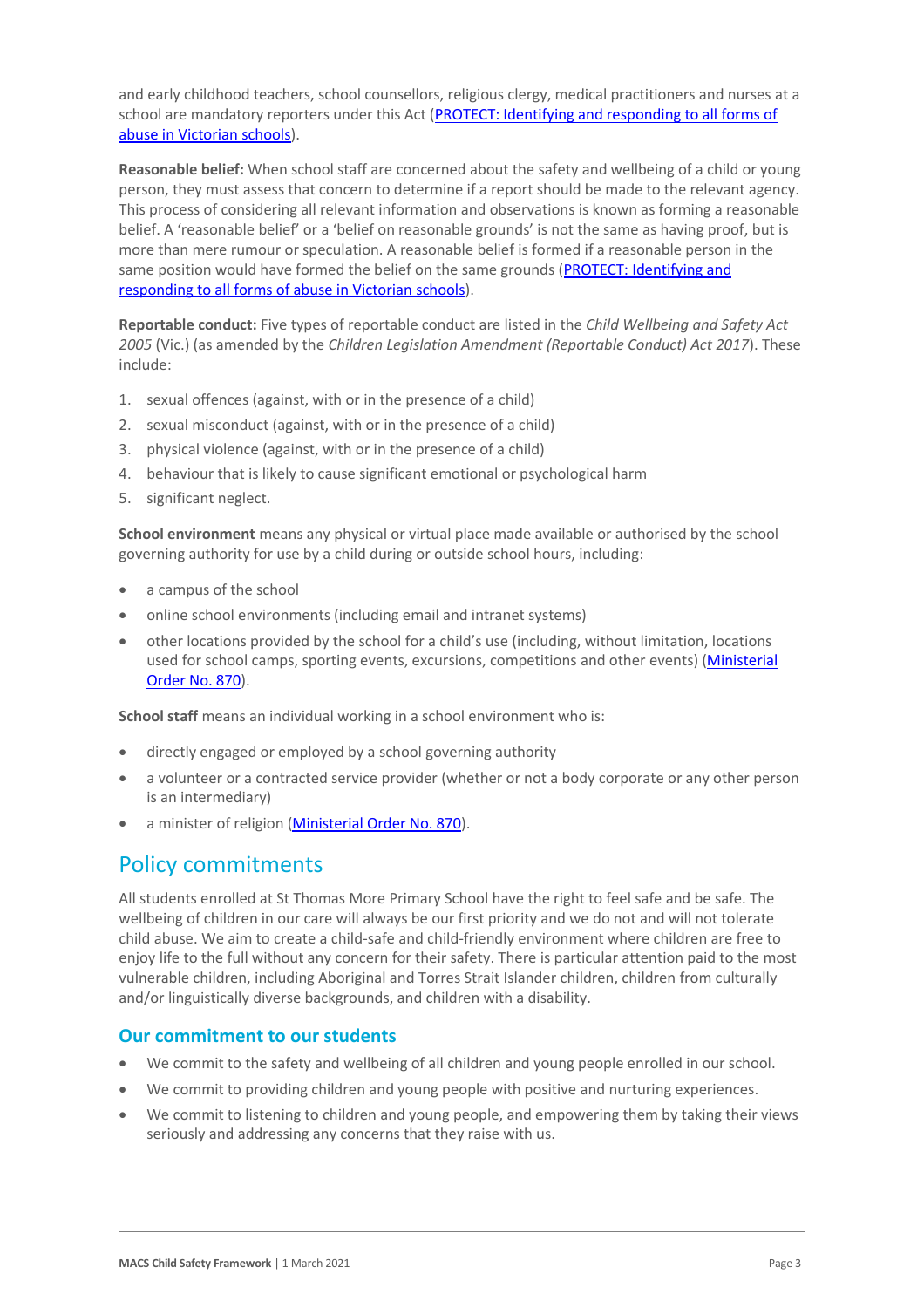- We commit to taking action to ensure that children and young people are protected from abuse or harm.
- We commit to teaching children and young people the necessary skills and knowledge to understand and maintain their personal safety and wellbeing.
- We commit to seeking input and feedback from students regarding the creation of a safe school environment.

#### **Our commitment to parents and carers**

- We commit to communicating honestly and openly with parents and carers about the wellbeing and safety of their children.
- We commit to engaging with, and listening to, the views of parents and carers about our child safety practice, policies and procedures.
- We commit to transparency in our decision-making with parents and carers where it will not compromise the safety of children or young people.
- We commit to acknowledging the cultural diversity of students and families, and being sensitive to how this may impact on student safety issues.
- We commit to continuously reviewing and improving our systems to protect children from abuse.

#### **Our commitment to our school staff (school employees, volunteers, contractors and clergy)**

- We commit to providing all St Thomas More Primary School staff with the necessary support to enable them to fulfil their roles. This will include regular and appropriate learning opportunities.
- We commit to providing regular opportunities to clarify and confirm policy and procedures in relation to child safety, and young people's protection and wellbeing. This will include annual training in the principles and intent of the Child Safety Policy and Child Safety Code of Conduct, and staff responsibilities to report concerns.
- We commit to listening to all concerns voiced by St Thomas More Primary School staff, clergy, volunteers and contractors about keeping children and young people safe from harm.
- We commit to providing opportunities for St Thomas More Primary School school employees, volunteers, contractors and clergy to receive formal debriefing and counselling arising from incidents of the abuse of a child or young person.

## Responsibilities and organisational arrangements

Everyone employed or volunteering at St Thomas More Primary School has a responsibility to understand the important and specific role they play individually and collectively to ensure that the wellbeing and safety of all students is at the forefront of all they do and every decision they make [\(CECV Commitment Statement to Child Safety\)](https://www.cecv.catholic.edu.au/getmedia/b5d43278-51b9-4704-b45a-f14e50546a70/Commitment-Statement-A4.aspx).

A Child Safety Team is responsible for overseeing all aspects of child safety at St Thomas More. The members of the Child Safety Team are as follows:

#### **Child Safety Team Leader:**

Martine Verhagen – Principal

#### **Child Safety Team Members:**

Chris Todd – Deputy Principal

Jill Chaplin – Wellbeing Leader

Gianna Hakim – Learning Diversity Leader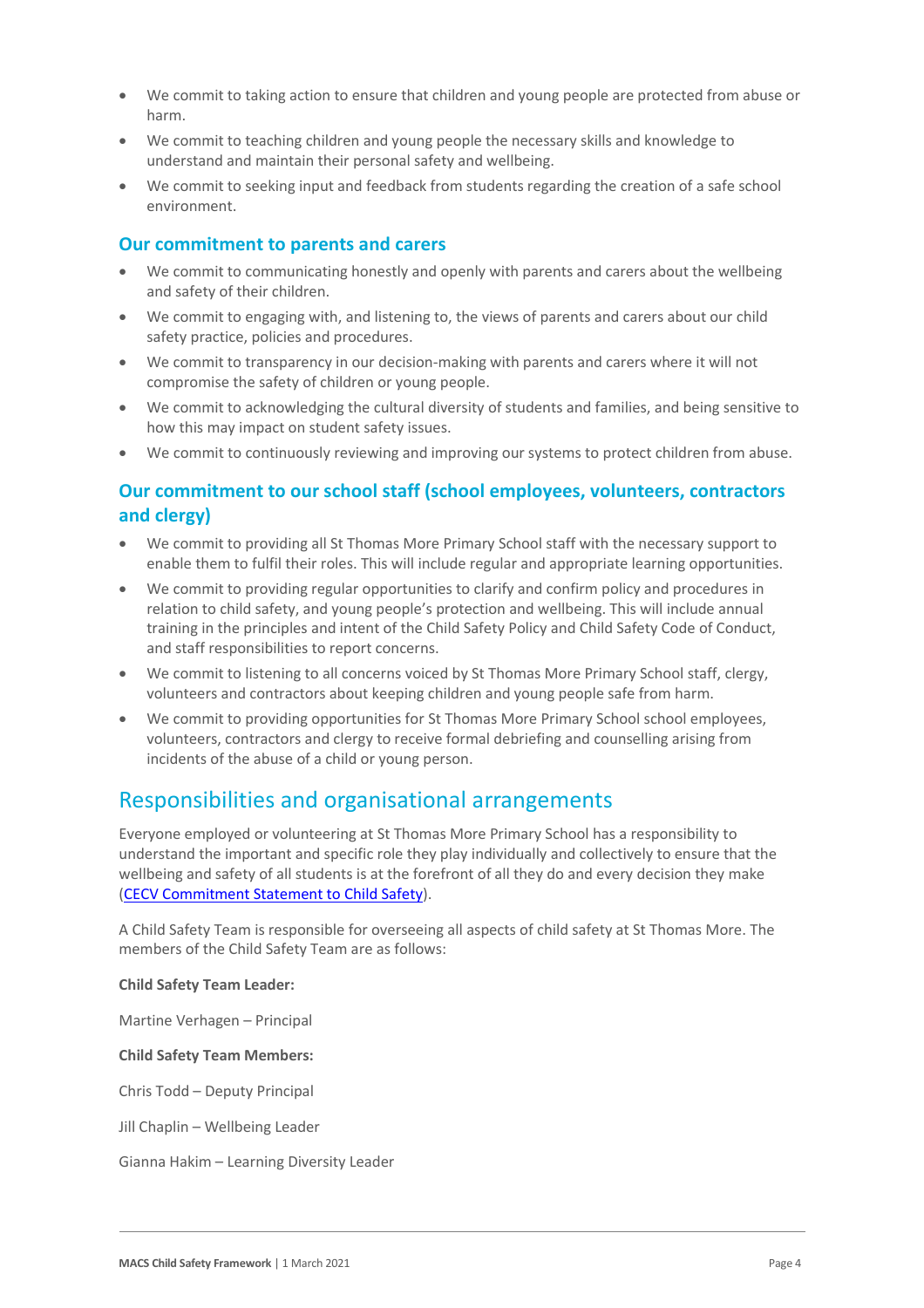#### **Guide to responsibilities of school leadership**

The Principal, the school governing authority and school leaders at St Thomas More Primary School recognise their particular responsibility to ensure the development of preventative and proactive strategies that promote a culture of openness, awareness of and shared responsibility for child safety. Responsibilities include:

- creating an environment for children and young people to be safe and to feel safe
- upholding high principles and standards for all staff, clergy, volunteers and contractors
- promoting models of behaviour between adults and children and young people based on mutual respect and consideration
- ensuring thorough and rigorous practices are applied in the recruitment, screening and ongoing professional learning of staff
- ensuring that school personnel have regular and appropriate learning to develop their knowledge of, openness to and ability to address child safety matters
- providing regular opportunities to clarify and confirm legislative obligations, policy and procedures in relation to children and young people's protection and wellbeing
- ensuring the school meets the specific requirements of the Victorian Child Safe Standards as set out i[n Ministerial Order No. 870](http://www.gazette.vic.gov.au/gazette/Gazettes2016/GG2016S002.pdf)
- ensuring the school takes specific action to protect children from abuse in line with the three new criminal offences introduced under the *Crimes Act 1958* (Vic.) and in line with [PROTECT:](http://www.cecv.catholic.edu.au/getmedia/ebe135a4-d1b3-48a0-81fe-50d4fc451bcd/Identifying-and-Responding-to-All-Forms-of-Abuse.aspx)  [Identifying and responding to all forms of abuse in Victorian schools.](http://www.cecv.catholic.edu.au/getmedia/ebe135a4-d1b3-48a0-81fe-50d4fc451bcd/Identifying-and-Responding-to-All-Forms-of-Abuse.aspx)

#### **Guide to responsibilities of school staff**

Responsibilities of school staff (school employees, volunteers, contractors and clergy) include:

- treating children and young people with dignity and respect, acting with propriety, providing a duty of care, and protecting children and young people in their care
- following the legislative and internal school policies, procedures and processes in the course of their work, if they form a reasonable belief that a child or young person has been or is being abused or neglected
- providing a physically and psychologically safe environment where the wellbeing of children and young people is nurtured
- undertaking regular training and education in order to understand their individual responsibilities in relation to child safety, and the wellbeing of children and young people
- assisting children and young people to develop positive, responsible and caring attitudes and behaviours which recognise the rights of all people to be safe and free from abuse
- following the school's Child Safety Code of Conduct.

#### **Organisational arrangements**

The Principal has the overall leadership role in monitoring and responding to the policy, procedures and practices for child safety in St Thomas More Primary School in accordance with this Policy.

- The Child Safety Team assists the Principal.
- The Child Safety Team works in identifying and mitigating risks in child safety.
- The Child Safety Team also supports the Principal to monitor implementation of school policies, procedures and practices and to identify professional learning.

St Thomas More Primary School's website and newsletter will provide information to keep parents and carers informed of child safety commitments, procedures and arrangements.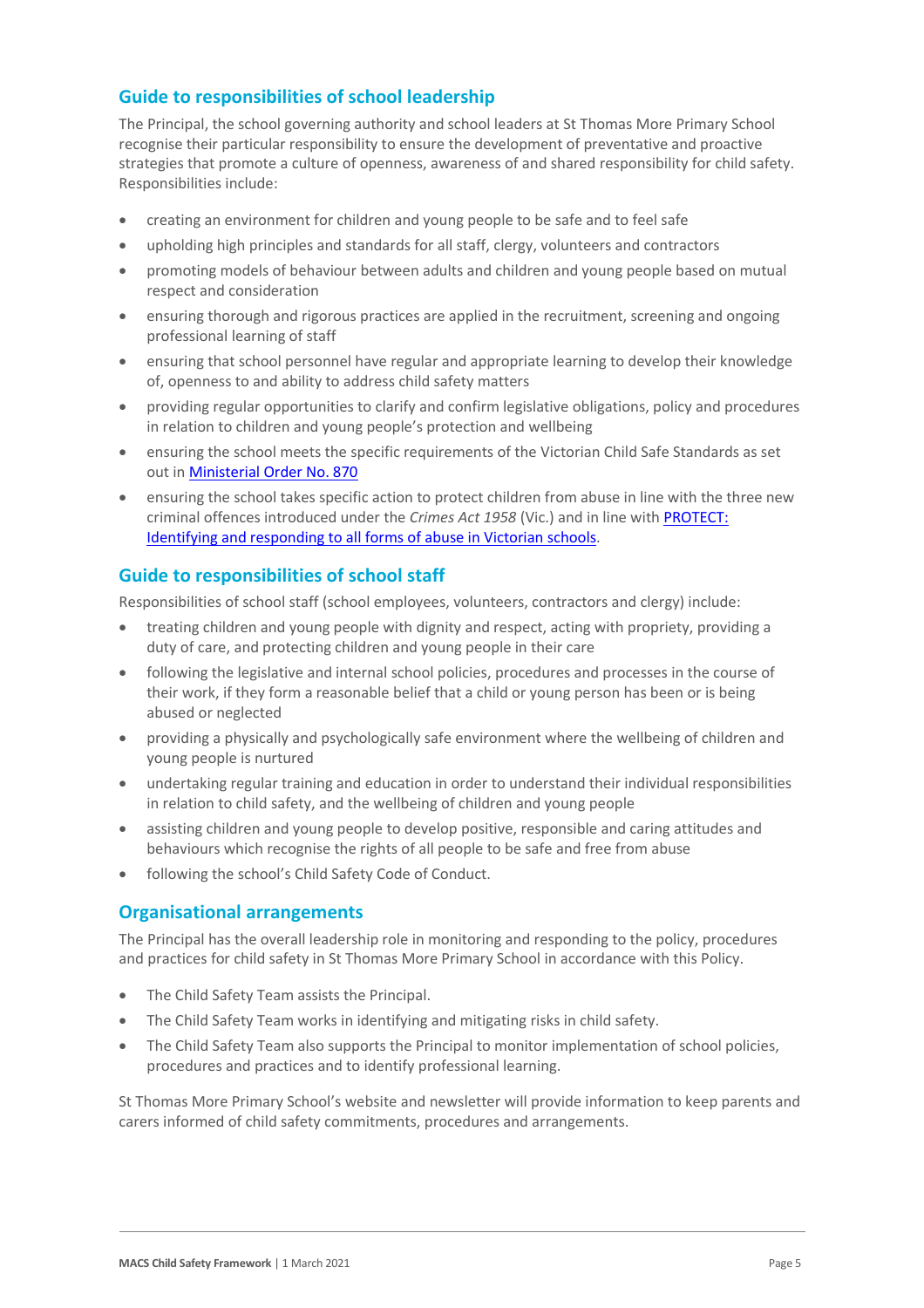## Expectation of our school staff – Child Safety Code of Conduct

At St Thomas More Primary School, we expect school employees, volunteers, contractors and clergy to proactively ensure the safety of students at all times and to take appropriate action if there are concerns about the safety of any child at the school. All school staff must remain familiar with the relevant laws, the code of conduct, and policies and procedures in relation to child protection, and comply with all requirements. We have developed a **Child Safety Code of Conduct** [Add a hyperlink to your school's Child Safety Code of Conduct], which recognises the critical role that school staff play in protecting the students in our care and establishes clear expectations of school employees, volunteers, contractors and clergy for appropriate behaviour with children in order to safeguard them against abuse and/or neglect.

Our Code also protects school staff through clarification of acceptable and unacceptable behaviour.

## Student safety and participation

At St Thomas More Primary School, we actively encourage all students to openly express their views and feel comfortable about giving voice to the things that are important to them.

We teach students about what they can do if they feel unsafe and enable them to understand, identify, discuss and report their concerns. We listen to and act on any concerns students, or their parents or carers, raise with us.

The curriculum design integrates appropriate knowledge and skills to enhance students' understanding of being safe. Teaching and learning strategies that acknowledge and support student agency and voice are implemented.

We have developed appropriate education about:

- standards of behaviour for students attending our school
- healthy and respectful relationships (including sexuality)
- resilience
- child abuse awareness and prevention.

The Wellbeing Leader collects wellbeing data from students throughout the year and analyses the results. Student safety or wellbeing concerns are brought to the attention of the Leadership Team and are also discussed at a Wellbeing Team Meeting.

The Wellbeing Leader works with the members of the Student Representative Council to review the Child Friendly Child Safe Policy annually. This is then shared and discussed with students throughout the school by classroom teachers.

## Reporting and responding

Our school records any child safety complaints, disclosures or breaches of the Child Safety Code of Conduct, and stores the records in accordance with security and privacy requirements. Our school complies with legal obligations that relate to managing the risk of child abuse under the *Children, Youth and Families Act 2005* (Vic.), the *Crimes Act 1958* (Vic.) and the recommendations of the *[Betrayal of Trust](http://www.parliament.vic.gov.au/fcdc/article/1788)* report.

Child protection reporting obligations fall under separate pieces of legislation with differing reporting requirements.

Our school's **PROTECT: Identifying and Responding to Abuse – Reporting obligations** [Add a hyperlink to your school's latest version of PROTECT: Identifying and Responding to Abuse – Reporting obligations], updated on [insert date], sets out the actions required under the relevant legislation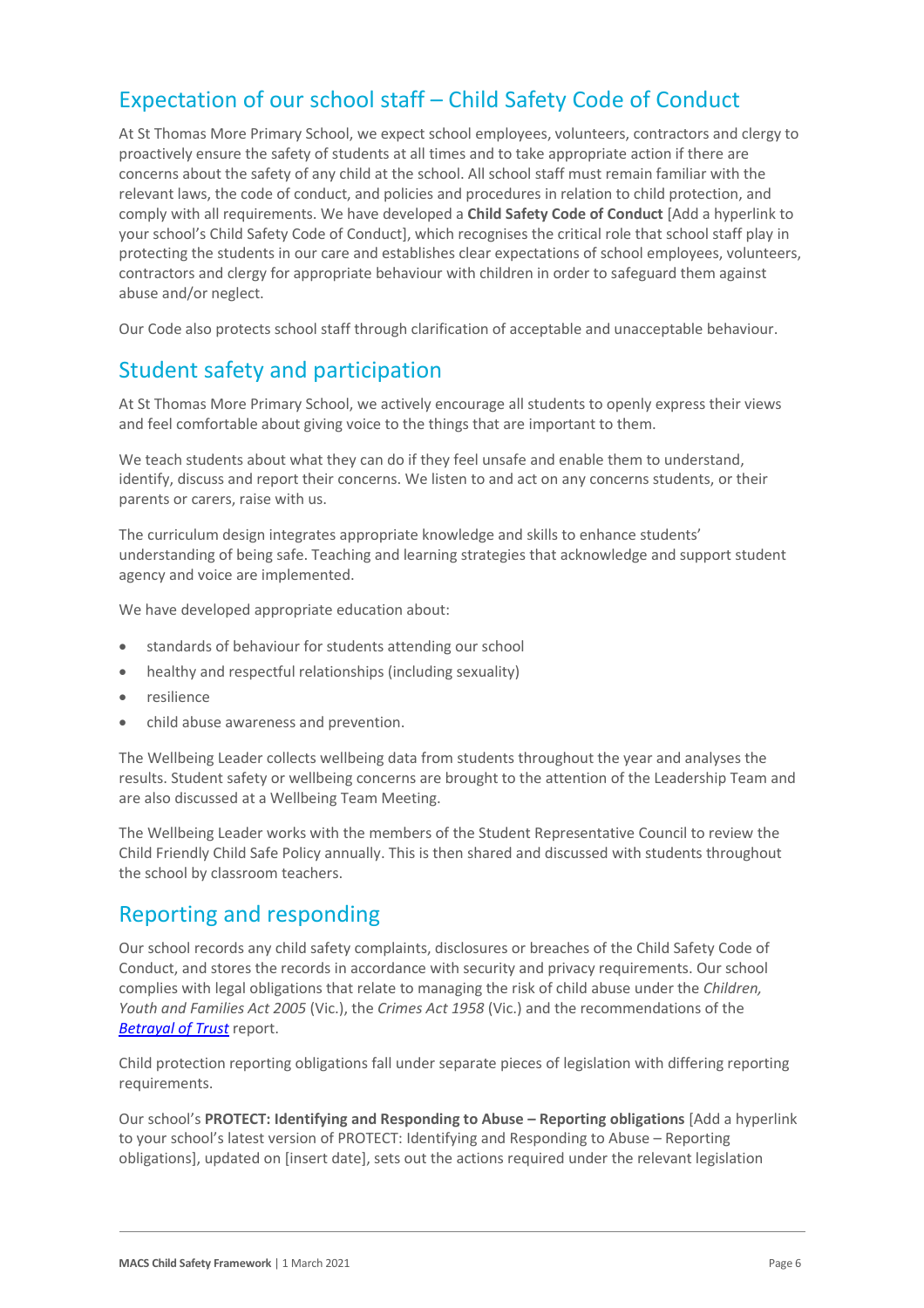when there is a reasonable belief that a child at our school is in need of protection or a criminal offence has been committed, and provides guidance and procedures on how to make a report.

Our policy assists staff, volunteers and families to:

- identify the indicators of a child or young person who may be in need of protection
- understand how a reasonable belief is formed
- make a report of a child or young person who may be in need of protection
- comply with mandatory reporting obligations under child protection law, and their legal obligations relating to child abuse and grooming under criminal law.

Our school has also established additional internal procedures and processes to help ensure that appropriate action is taken to respond to concerns about the wellbeing and/or safety of a student.

At St Thomas More Primary School, if any member of our school community has concerns for a child's safety they need to discuss, they can notify the school Principal, the Deputy Principal or another member of the Child Safety Team.

If the Principal or a member of the Child Safety Team is not available, then it should be discussed with a member of the school leadership team. Alternatively, any member of the school community may report directly to the responsible authority.

The staff member, supported by the Principal or Child Safety Team member will follow the step-bystep guide to making a report as outlined in the **Four Critical Actions for Schools: Responding to** [Incidents, Disclosures and Suspicions of Child Abuse.](https://www.education.vic.gov.au/Documents/about/programs/health/protect/FourCriticalActions_ChildAbuse.pdf)

## Screening and recruitment of school staff

St Thomas More Primary School will apply thorough and rigorous screening processes in the recruitment of employees and volunteers involved in child-connected work. Our commitment to child safety and our screening requirements are included in all advertisements for such employee, contractor and volunteer positions, and all applicants are provided with copies of the school's Child Safety Code of Conduct and the Child Safety Policy.

Each job description for staff involved in child-connected work has a clear statement that sets out the requirements, duties and responsibilities regarding child safety for those in that role and the occupant's essential qualifications, experience and attributes in relation to child safety and wellbeing.

When recruiting and selecting employees, contractors and volunteers involved in child-connected work, we make all reasonable efforts to gather, verify and record the following information about any person we propose to engage:

- confirm the applicant's Working with Children Check and National Police Check status and/or professional registration (as relevant)
- obtain proof of personal identity and any professional or other qualifications
- verify the applicant's history of work involving children
- obtain references that address the applicant's suitability for the job and working with children.

We will also ensure that appropriate supervision or support arrangements are in place in relation to the induction of new school staff into the school's policies, codes, practices and procedures governing child safety and child-connected work.

We have procedures and processes for monitoring and assessing the continuing suitability of school staff to work with children, including regular reviews of the status of Working with Children Checks and staff professional registration requirements such as Victorian Institute of Teaching (VIT) registration.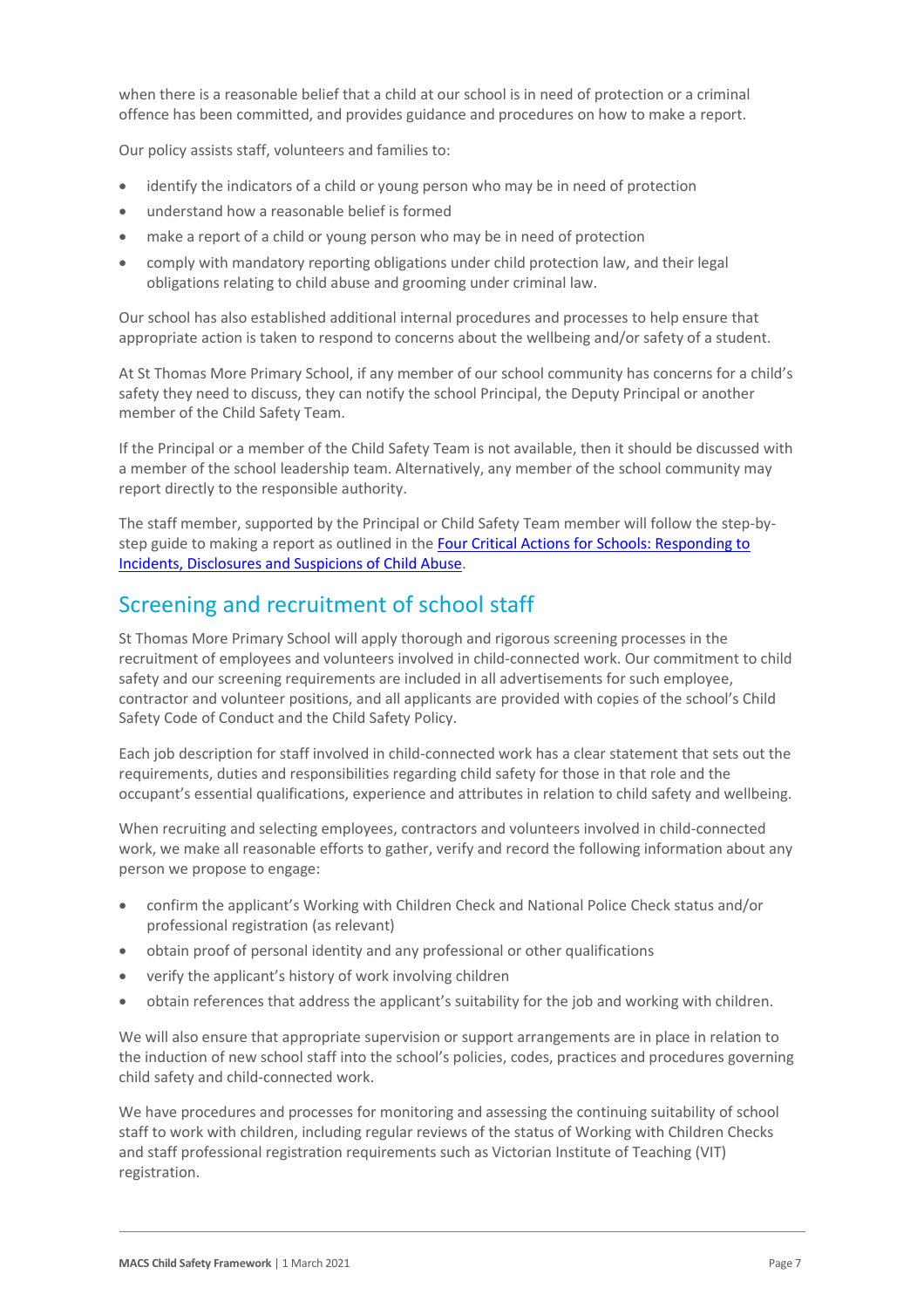St Thomas More Primary School implements the following CECV guidelines:

- *Guidelines on the Employment of Staff in Catholic Schools*
- *Guidelines on the Engagement of Volunteers in Catholic Schools*
- *Guidelines on the Engagement of Contractors in Catholic Schools*
- *NDIS/External Providers: Guidelines for Schools*.

## Child safety – education and training for school staff

St Thomas More Primary School provides employees, volunteers and clergy with regular and appropriate opportunities to develop their knowledge of, openness to and ability to address child safety matters. This includes induction, ongoing training and professional learning to ensure that everyone understands their professional and legal obligations and responsibilities, and the procedures for reporting suspicion of child abuse and neglect.

At least annually, our professional learning and training addresses:

- staff's individual and collective obligations and responsibilities for managing the risk of child abuse
- child abuse risks in the school environment
- our school's current child safety standards.

All new staff and volunteers are required to read, sign and abide by the school's Child Safety Code of Conduct.

Annual training for staff includes completion of the *Protecting children — [Mandatory reporting and](http://www.elearn.com.au/det/protectingchildren/schools/)  [other obligations e-learning](http://www.elearn.com.au/det/protectingchildren/schools/) module.*

#### Risk management

At St Thomas More Primary School, we are committed to proactively and systematically identifying and assessing risks to student safety across our whole school environment, and reducing or eliminating (where possible) all potential sources of harm. We document, implement, monitor and periodically review our risk management strategies for child safety, and ensure that the strategies change as needed and as new risks arise.

A Child Safety Team, including the Principal, Deputy Principal, Wellbeing Leader and Learning Diversity Leader, meets regularly throughout the year to identify and manage risks.

### Relevant legislation

- *Children, Youth and Families Act 2005* (Vic.)
- *Child Wellbeing and Safety Act 2005* (Vic.)
- *Working with Children Act 2005* (Vic.)
- *Education and Training Reform Act 2006* (Vic.)
- *Education and Training Reform Regulations 2017* (Vic.)
- *Equal Opportunity Act 2010* (Vic.)
- *Privacy Act 1988* (Cth)
- *Crimes Act 1958* (Vic.) Three new criminal offences have been introduced under this Act:
- 1. [Failure to disclose offence:](https://www.justice.vic.gov.au/safer-communities/protecting-children-and-families/failure-to-disclose-offence#%3A~%3Atext%3DIn%202014%2C%20the%20law%20in%20Victoria%20was%20changed%2Coffended%20against%20a%20child%20under%2016%20in%20Victoria) Any adult who forms a reasonable belief that a sexual offence has been committed by an adult against a child under 16 has an obligation to report that information to police. Failure to disclose the information to police is a criminal offence.